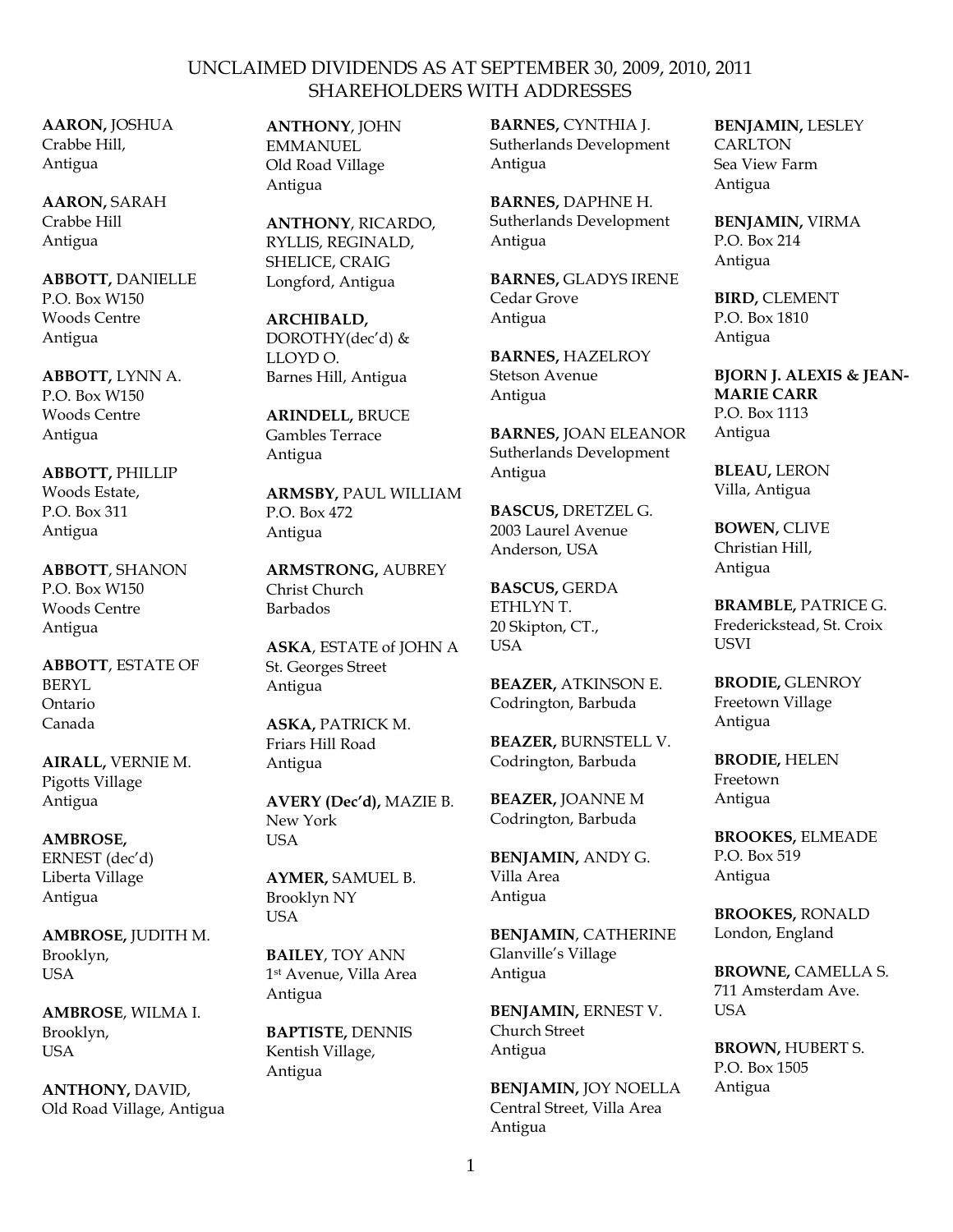**BROWN,** TONY CURTIS Bishop Gate Street Antigua

**BROWNE,** DALMA Old Road Antigua

**BROWNE,** EURILYN Sea View Farm Antigua

**BROWNE,** NATALIE P.O. Box 717 Antigua

**BROWNE,** SEAN S.D. P.O. Box 2427 Antigua

**BROWNE,** STEADROY  $C<sub>F</sub>$ Olivers Estate Antigua

**BRYAN,** JULLIAN E. Parham Town Antigua

**BURKE,** BARBARA All Saints Antigua

**BURKE,** NORVEL & ADOLPHUS Bronx, NY USA

**BURKE,** NORVEL & RODNEY Freetown Village Antigua

**BURKE,** NORVEL & SARAH Freetown Village Antigua

**BURKE,** NORVEL & **CHARITY** Freetown Village Antigua

**BUXTON,** DAISY I. C/o P.O. Box 2277 Antigua

**BYRON,** DENNIS M Hodges Bay P.O. Box 1333 Antigua

**BYRON,** ESTATE of JOSEPH & WINNIFRED P.O. Box W2008 Antigua

**CAINES,** OLGA Upper Fort Road Antigua

**CARLE PERRY & R. PETERSON** Bendals Road Antigua

**CARR,** FITZROY & MONIQUE **Massachusetts USA** 

**CARTER,** DIANE & TERRANCE DONOWA Bronx, NY USA

**CARTY, NATHANIELLE** Gunthorpes Antigua

**CAVE,** ALICE E. P.O. Box 112 Antigua

**CEDAR HALL MORAVIAN CHURCH** P.O. Box 116 Antigua

**CHAIA,** ANTHONY, ROSA & DONNA Cross Street Antigua

**CHALLENGER,** ANGELA P.O. Box 52 Antigua

**CHALLENGER**, BRIAN D. Briggins Road Antigua

**CHALENGER**, ROLSTON Bendals Road Antigua

**CHALLENGER**, SHARON ELAINE P.O. Box 619 Antigua

**CHARLES,** BEVERLY Cedar Grove Antigua

**CHARLES**, G. CONROY & PHILMORE Cedar Grove Antigua

**CHARLES,** ROCHELLE Cedar Grove Antigua

**CHRISTIAN**, IROSE E. Plymouth Montserrat

**CHRISTIAN,** SUSANAH E. Parson Road Montserrat

**CHRISTIAN**, ESTATE of **SYDNEY** Newgate Street Antigua

**CHRISTIAN**, ESTATE of WALTON Upper Fort Road Antigua

**CHRISTOPHER**, ZINWORTH A. North Augusta, SC **USA** 

**CHRISTIE,** CANSTANCE & CARLSTON E. P.O. Box 3598 Antigua

**CLARKE,** DIANNE Parham Town Antigua

**CLAXTON,** LONETTE M. Miramar, Florida **USA** 

**COATES,** LENNOX M. C/o Earl Coates Glanvilles Antigua

**CONSTANCE & CARLTON E CHRISTIE** P.O. Box 3598 Carnival Gardens Antigua

**CONSTANCE,** STEFFREN Q. Paradise View Antigua

**COOLS-LARTIGUE,** MARISSA Falmouth Antigua

**CORNELIUS,** DEON C/o Mrs. G. Cornelius Seatons Antigua

**CORT,** LEON ERROL Cortsland Hotel Upper Gambles Antigua

**COX**, GREGORY Roseau Dominica

**CREQUE,** MICHELLE Virginia USA

**CRUMP,** HELEN Potters Village Antigua

**DANIEL,** SAMUEL A. 10 Upper Fort Road Antigua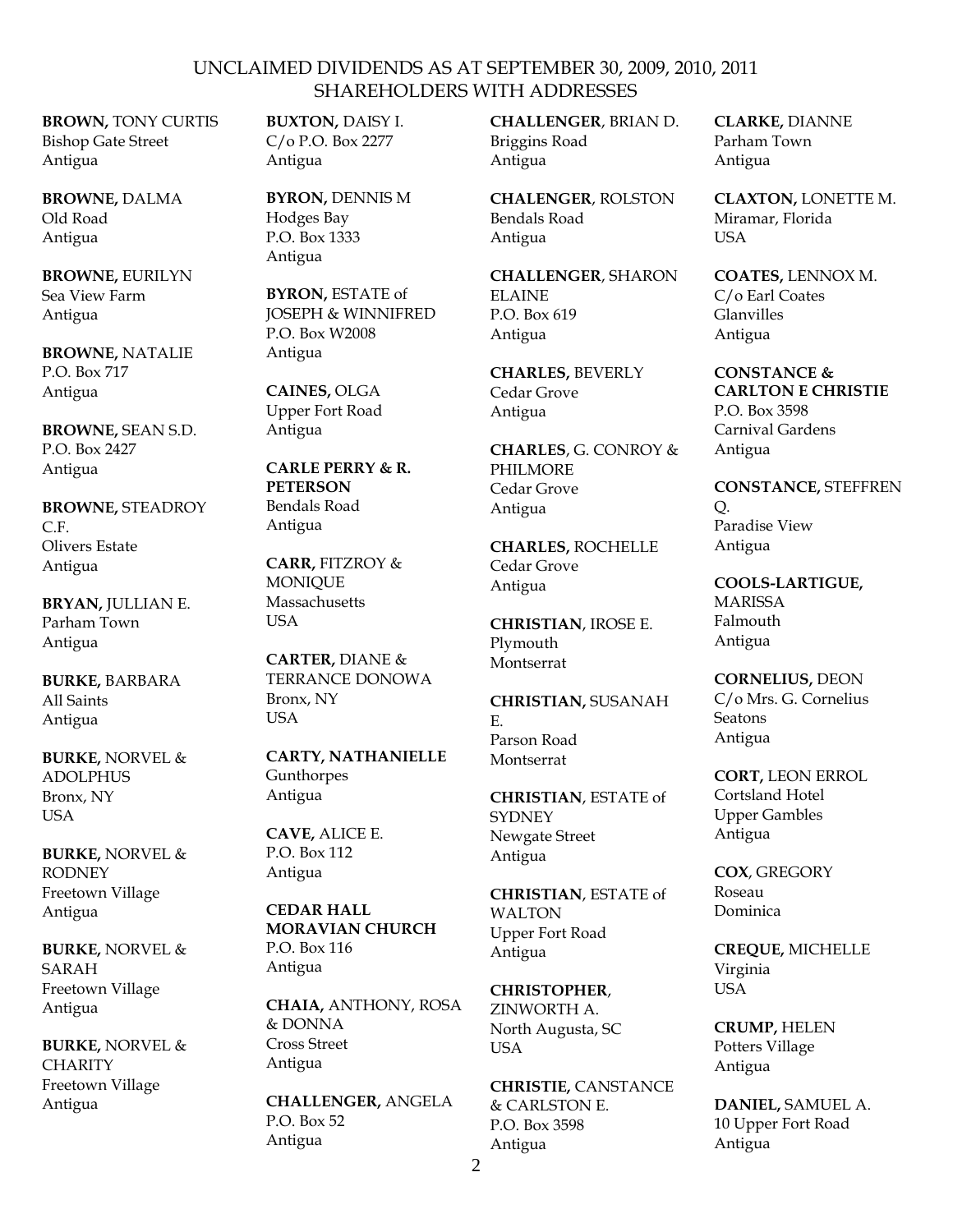### **DAVIS (HARRIS),**

MAUREEN AUGUSTA Bronx NY USA

**DAVIS,** ARTHUR Buffalo, NY USA

**DAVIS,** GRAEME SEAN P.O. Box 910 Antigua

**DAVIS**, OLIVER F.G. P.O. Box 910 Antigua

**DAVIS,** SALLY E. P.O. Box 910 Antigua

**DEFREITAS**, KAREN All Saints Road P.O. Box 608 Antigua

#### **DENISE C. THOMAS- BARRETO & ANJULI R. BARRETO** P.O. Box 1147 Antigua

**DERRICK**, TASIA A. & MARISSA Ontario Canada,

**DERRICK,** STUART E.A. Ontario Canada

**DESTIN**, KAREN & **JOYLON** Lower North Street Antigua

**DORSETT**, ANDREW P.O. Box 137 Antigua

**DORSETT**, IVAN P.O. Box 137 Antigua

**DORSETT**, WILLIAM P.O. Box 137 Antigua

**DOW**, EDMUND C. P.O. Box 395 Antigua

**DREW,** SHEREE-DEE DUNCAN C/o D. Wilson New Rochelle, 10801 USA

**DUBIQUE**, LOUIS ADRINA Portsmouth Dominica

**DUBLIN,** JUDITH Cassada Gardens #3 Antigua

**EDMUND WINTER & ANTOINETTE A. SMITH** Philadelphia, PA USA

**EDWARDS,** AKEALE PHILLIP & MARIETTE Christian Hill Antigua

**EDWARDS, DWAYNE H.A & CLARENCE P.A** Belle View Heights P.O. Box 1440 Antigua

**EDWRADS,** GORDON P.O. Box W895 Antigua **EDWARDS**, GORDON T. & KENNETH A. Sutherlands, Five Islands P.O. Box 238 Antigua

**EDWARDS,** KEITH R. & DERRICK O. Sutherlands, Five Islands P.O. Box 238 Antigua

**EDWARDS**, LUCIEN Marble Hill P.O. box 1121 Antigua

**EDWARDS,** NORMA & DALMAIN P.O. Box 566 Antigua

**EDWARDS**, VERNON (Jr.) Belmont P.O. Box 82 Antigua

**ENID A. RICHARDS & ALOMA S. JOSEPH** Tindale Road Antigua

**EPHRAIM,** JOSEPH MCDONALD Michaels Village Antigua

**EPHRAIM,** LESLIE C. Michaels Village Antigua

**EVANSON,** ADRIAN & **YVETTE** Rosedale, Queens NY **USA** 

**EVANSON,** SHERRY ANN P. Upper Gambles Antigua

**FARARA,** Sally Ann P.O. Box 3103 Antigua

**FERRIS**, MAURICE L. Florida **I**ISA

**FERRIS,** ROLAND Piggott's Village Antigua

#### **FERNANDEZ,** MAUREEN E.

High Street Antigua

**FINCH**, EUSTACE A. Redditch UK

**FORDE,** MARIA & EREN JOSEPH & JAN BRIGHT Grays Farm Antigua

**FOSTER,** ANDRE & MARTIN L Chambers, Church Street Antigua

**FOSTER,** PIERRE ANDRE Chambers, Church Street Antigua

**FRANCIS,** BONNIFACE Liberta Village Antigua

**FRANCIS,** CARL J. & **ALEX** Sawcolts, Antigua

**FRANCIS,** DAHLIA High Street Antigua

**FRANCIS**, GEORGE Barnes Hill Antigua

**FRANCIS,** GLENN Vivian Richards St Antigua

**FRANCIS,** JOSEPH & E. &  $C.C.$  & P. Grays Farm Antigua

**FRANCIS,** MARIA C.E. P.O. Box 797 Antigua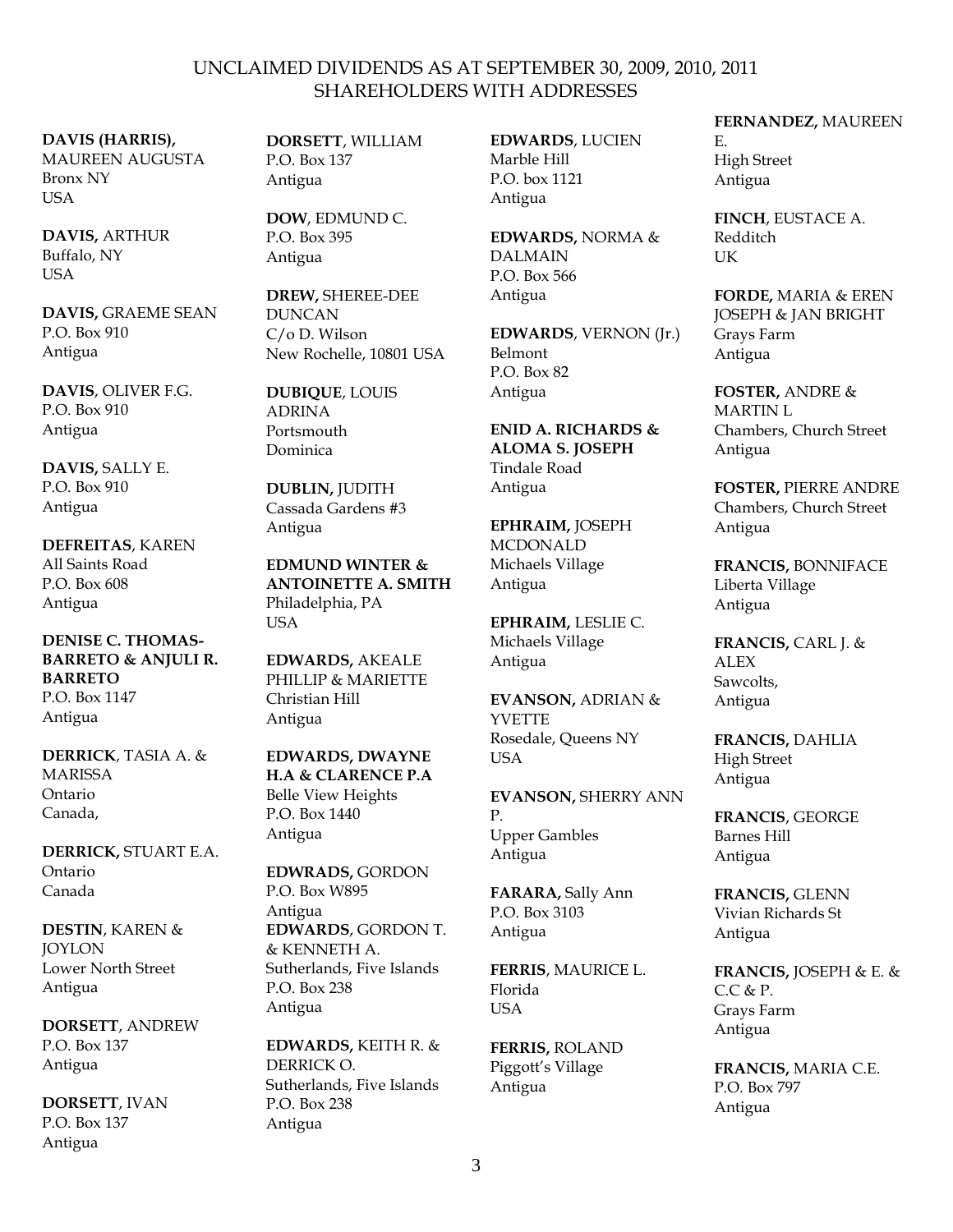**FREDERICK,** DANIEL Cooks Hill Antigua

**FRIDAY,** DENNIS & OLIVE Bronx NY USA

**GALLOWAY,** CHARLES & MILDRED Grays Farm Antigua

**GALLOWAY,** CORA E Freetown Antigua

**GEBER,** SONIA P.O. Box 1165 Antigua

**GEORGES**, SHARON SHANDRA P.O. Box 794 Swetes Village Antigua

**GEORGE,** SCHIEVROY & R. PETERSON All Saints Antigua

**GIBBONS,** MARK Middletown R.I. USA

**GIBBONS,** ERNEST B. Jr. Middletown R.I. USA

**GOMES,** KEN C/o Winston Gomes Martins Village Antigua

**GOMES,** ROBERT ISAAC Quebec Canada

**GOMES,** RUTHLYN & SANCHA D'COSTA P.O. Box 1765, Antigua

**GOODWIN**, ANIQUE Upper Gambles, Antigua

**GOODWIN**, AVERY C. & SEAN DEVON Upper Gambles, Antigua

**GOODWIN,** BRUCE Swetes Village P.O. Box 1401 Antigua

**GOODWIN, DESIREE** Upper Gambles Antigua

**GORDON-BELLE**, EILEEN Georgia USA

**GORE,** HELEN M. Livingston, NJ USA

**GORE,** HUGH IVOR E. All Saints Road Antigua

**GOULD,** ETHEL E. P.O. Box 1625 St. Croix USVI

**GREAUX**, CHRISTOPHER P.O. Box 974 Antigua

**GREENAWAY**, JOHN W. & LEONARD St. John's Antigua

**GREENAWAY,** MARVIN R<sub>N</sub> London, UK

**GREENE,** LEON C. St. Georges Street Antigua

**GRIFFITH,** DAWN PETRA Tamarac, FL **USA** 

**GRIFFITH**, NICOLA Side Hill Antigua

**HAMILTON**, DANE & ELOISE Gambles Terrace Antigua

**HAMILTON**, DANIELLE Gambles Terrace Antigua

**HAMILTON**, ELOISE & DANE Gambles Terrace Antigua

**HARRIS** WHITNEY D.D. Crosbies Antigua

**HARRIS-COLEMAN,** VALERIE Old Runaway Antigua

**HAYWOOD,** LELIA E. Friars Hill Road Antigua

**HEATH**, MARGARET V. East Hartford **I** ISA

**HELEN CRUMP & ANTHONY C. GEORGE** Potters Village Antigua

**HENDRICKSON,** AUSTIN N. Parham Town Antigua

**HENRY,** ARTHUR RONALD Charlotte Amalie St. Thomas, 008 01

**HENRY,** CANUTE L. Willikies Village Antigua

**HENRY**, CARLTON A. Bolans Village Antigua

**HENRY,** DAISY Temple & Hawkins St Antigua

**HENRY,** ESTATE OF JOHN R. P.O. Box 1523 Antigua

**HENRY,** ETHEL C. Villa Area Antigua

**HENRY,** FERNELLA Warren Road, Otto's Antigua

**HENRY,** GEORGE H. P.O. Box 702 Antigua

**HENRY,** JOHN WILLIAM Warren Road, Ottos Antigua

**HENRY,** OSCAR E. Cochrane's Estate Antigua

**HENRY,** REVLEY HUBERT Villa Area Antigua

**HENRY,** ROWAN H. Five Islands Antigua

**HENRY,** SHERRAN P.O. Box 1102, Antigua

**HILL,** DESMOND & DIANNE WHITE Bishopgate Street Antigua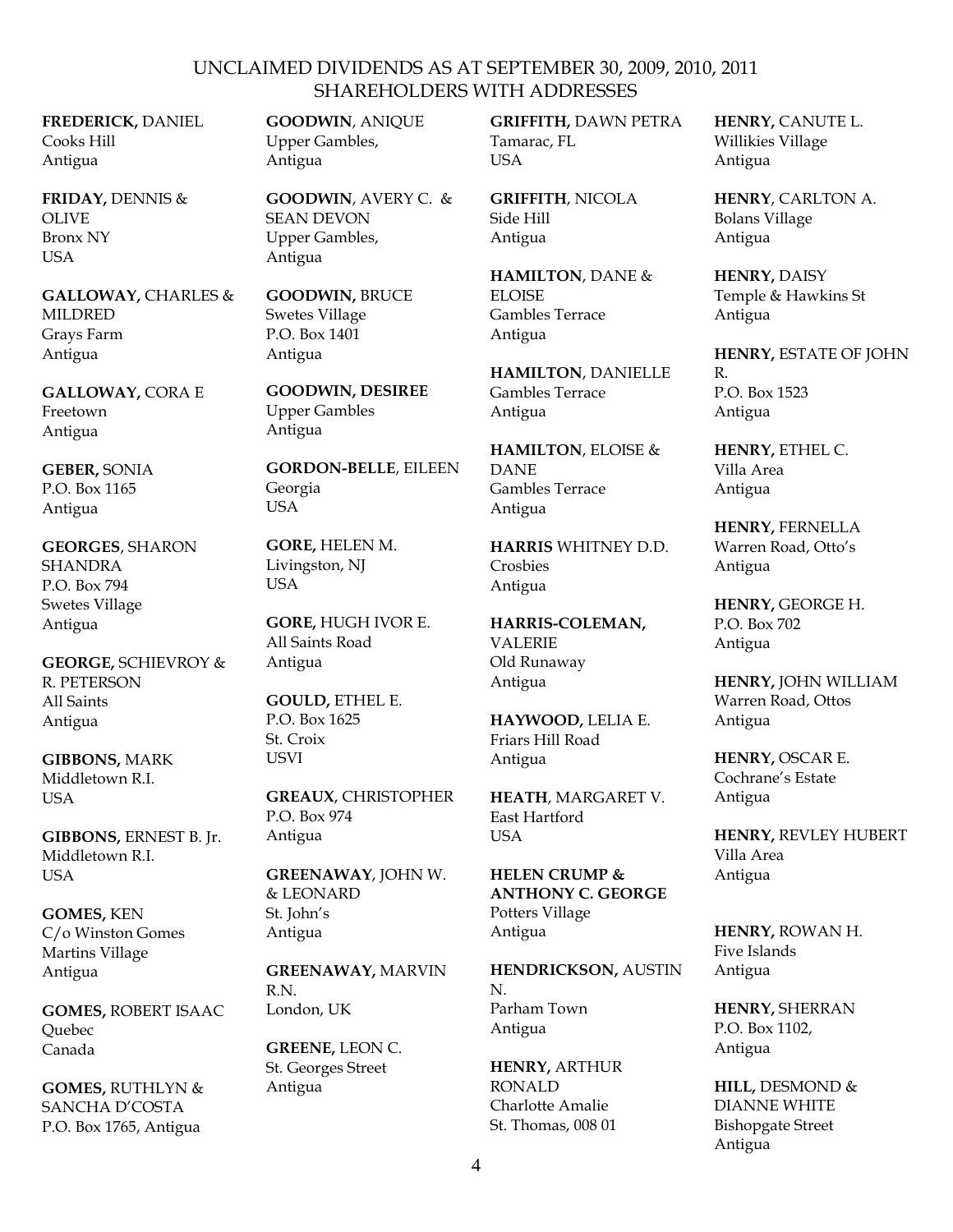**HILL,** LESLYN**,** LEONARDO & DACOSTA Mississauga, Canada

**HILL,** MARYLYN & VERE Parham Town Antigua

**HILL,** VIRGIL, COLIN & BOMLYN P.O. Box 1362 Antigua

**HODGE,** DAVID E. P.O Box 2331 Antigua

**HOLDER,** LEONARD Pigotts Village Antigua

**HOLLIMON,** THEREN S. P.O. Box 91 Antigua

**HUGGINS,** PATRICE P.O. Box 332 Antigua

**HUGHES,** ESTATE of LABAN Wireless Road Antigua

**HUMPHREYS,** JOVALYN R. Ontario Canada

**HUMPHREYS,** ROBERT B. (Jr.) Torrington, CT USA

**HURST,** POLLY & PAULETTE Liberta Village Antigua

**ISAAC,** CERENE Bronx, NY **USA** 

**ISAAC,** COREY D. Tomlinson & Base Road P.O. Box 1165 Antigua

**ISAAC**, JO-ANN P.O. Box 839 Antigua

**ISAAC,** LISA C. Tomlinson & Base Road P.O. Box 1165 Antigua

**ISAAC,** WILLIAM E. (dec'd) & LAURICE T. & VERE E. New York USA

**ISAAC,** WILLIAM E. (dec'd) Horses Turning, P.O. Box 303 Antigua

**EDWARDS,** ISOLETTE & **MATTHEW,** SIMONE Barnes Hill Antigua

**MERCHANT,** IVY D**. &** SANDRA LUANN **JACOBS** Canada

**JACOB, EDWARD** St. Croix, USVI

**JACOBS,** BERTRAM & **CAROL** C/o Edith Harris P.O. Box 1118 Antigua

**JACOBS,** EDWARD St. Croix, USVI

**JACOBS,** LLOYDSTON F.  $(Ir)$ Old Runway, Antigua

**JACOBS**, YVETTE George Street, Green Bay Antigua

**EUDELLE,** JACQUELINE **& SHAW,** CLINTON Grays Hill Antigua

**JAMES,** BENTURA P.O. Box 5318 St. Thomas 00803

**JAMES,** BRENT Miami, FL 33169 USA

**JAMES,** DAWN California 92057 **USA** 

**JAMES**, ELROY Christian Street Antigua

**JAMES**, GEORGE L.C. P.O. Box 274 Antigua

**JAMES**, HERBERT M. & ARTWELL Bethesda Village Antigua

**JAMES,** JESSICA Parham Town Antigua

**JAMEES**, LOWELL L. P.O. Box 493 Antigua

**JEFFREY**, MABEL New York **I**ISA

**JEREMIAH**, PHYLLIS & **MICHAEL** Upper Gambles P.O. Box W369 Antigua

**JEREMIAH,** SAMUELA. & MARTHA Urlings Village Antigua

**JOHN,** GAREY A.M.A. Brownes Avenue P.O. Box 87 Antigua

**JOHN,** GWYNETH L. P.O. Box 929 Antigua

**JOHN,** MARCELLA Gambles Terrace Antigua

**JONAS,** LESTER S. 17 Camachos Avenue Antigua

**JONES,** ALIM S**.** Bronx, NY USA

**JONES,** HUMPHREYS H. Codrington Barbuda

**JONES**, LEONISE L. Codrington Barbuda

**JONES,** SHELBY Bronx, NY **USA** 

**OSBORNE,** JOSEPH E. & **ARTILES,** CLARA J. Puerto Plata Dominican Republic

**JOSEPH,** ANDERSON P.O. Box 644 All Saints Road Antigua

**JOSEPH,** CAREY Bendals Village Antigua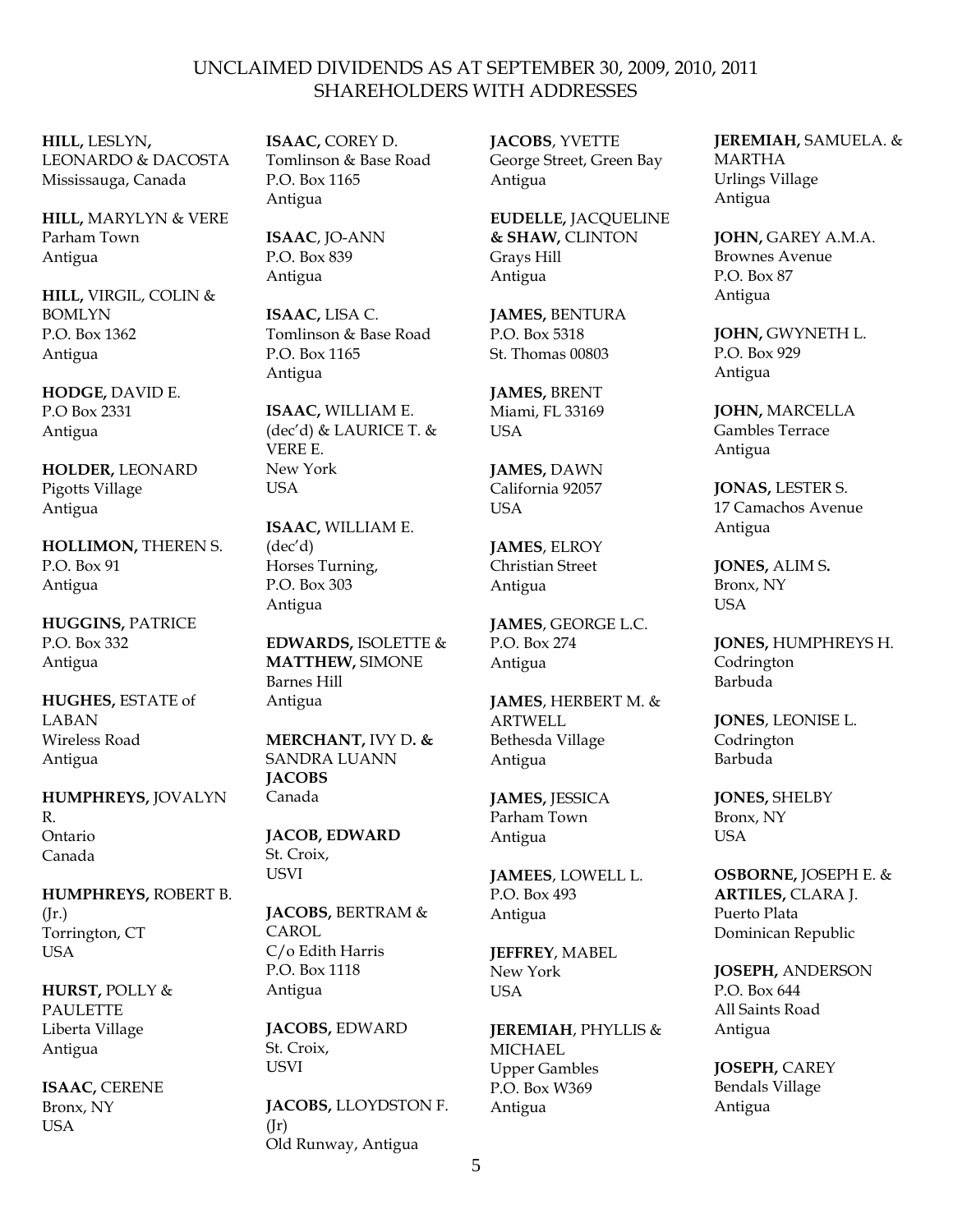**JOSEPH,** CONRAD A.L. Brooklyn, NY **USA** 

**JOSEPH,** CORTWRIGHT C/o Victoria Elliot Bendals Village Antigua

**JOSEPH,** CAREY C/o Victoria Elliot Bendals Village Antigua

**JOSEPH,** DAVID & **CLARENCE** North Hollywood CA, USA

**JOSEPH,** GARY Bronx, NY, **I**ISA

**JOSEPH,** HYACINTH P.O. Box 689 Antigua

**JOSEPH,** J.C. KEVIN P.O. Box 1267 Antigua

**JOSEPH,** JAMES A. & ELAINE Willikies Village Antigua

**JOSEPH,** KARL A. Bolans Village Antigua

**JOSEPH,** LEONARD Freeman's Village Antigua

**JOSEPH,** LLEWELLYN A. Pares Village Antigua

**JOSEPH,** OLIVIA & BARRYMORE Crabbe Hill Antigua

**JOSEPH** ROBIN P.O. Box 894 Antigua

**JOSEPH**, RONALD E. Bolans Village Antigua

**JOSIAH,** DESRIE L. Clovis, CA USA

**JOSIAH,** JANENE H. Kent, WA **USA** 

**KELSICK,** MYRNA F.H. P.O. Box 1688 Antigua

**KING,** SELWYN & NADIA Parham Antigua

**KNIGHT**, ARNOLD E. & **EDRIS** Brooklyn, NY USA

**KNOWLES**, CARMEN Cassada Gardens Antigua

**KNOWLES,** ESTATE of NOEL Clare Hall Antigua

**LAKE,** EUSTACE S. P.O. Box 1212 Antigua

**LAKE**, EVERETT F. P.O. Box 790 Antigua

**LAKE,** TED Villa Area Antigua

**LEWIS**, GEORGETTA Barnes Hill Antigua

**LEWIS**, NOTA Barnes Hill Antigua

**LEWIS,** SAMUEL WALTER Villa Area Antigua

**LIVINGSTONE**, IRENE Old Road Village Antigua

**LIVINGSTONE,** ZEPHNIAH Potters New Extension Antigua

**LLOYD,** CHARLES (dec'd) & HENRY Los Angeles, CA **I** ISA

**LOCKHART,** ALYSIA NY, USA

**LOCKHART,** AVA Brooklyn, NY USA

**LOCKHART**, DEIDRE Malden MA USA

**LOCKHART,** PAUL Chambers, Church Street Antigua

**MACK,** HEATHER P.O. Box 3171 Antigua

**MANNIX,** FERNIE IGNITIA P.O. Box 530 Antigua

**MARSH,** EUSTACE Five Islands Antigua

**MARSH,** HUGH **MILLINGTON** English Harbour Antigua

**MARTIN,** ALBERTO W. P.O. Box 2612 Antigua

**MARTIN**, ALVIN & DIANA Radio Range Antigua

**MARTIN,** CORTWRIGHT D. Stratford, London E15 IRN

**MARTIN,** CHRISTOPHER G. Plaiston, London

**MARTIN,** CRAIG & **CHRISTOPHER** P.O. Box 4 Antigua

**MARTIN,** DENNIS Bendals Antigua

**MARTIN,** DON TERRY Kentish Road Antigua

**MARTIN,** GEORGE Jr. All Saints Road Antigua

**MARTIN**, JOHN SWAIN Kentish Road Antigua

**MARTIN,** JOSEPH IGNATIUS P.O. Box 218 Antigua

**MARTIN,** LESROY A. Kentish Road Antigua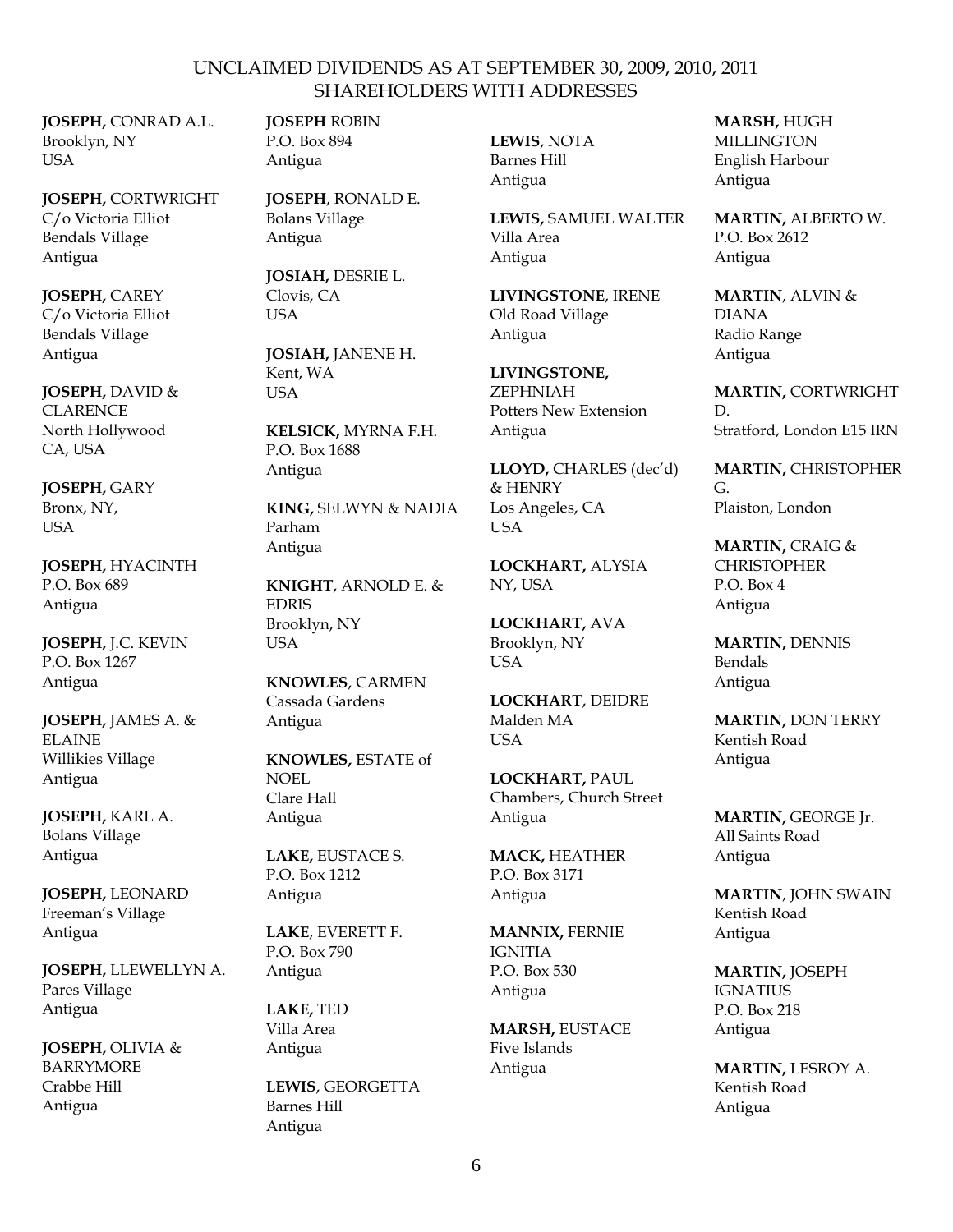**MARTIN,** MARGARET **FRANCIS** P.O. Box 218 Antigua

**MARTIN**, TYRONE (HUBERT A.) Westbury, NY USA

**MARTIN-LITTLE,** DARLEAN Brooklyn, NY USA

**MASON,** BEATRICE C. South Street Antigua

**MASON,** BERNARD (#2) South Street Antigua

**MASON,** CHARMAINE South Street Antigua

**MASON,** DAWN PHYLIS South Street Antigua

**MASON,** GARY FRANCIS Otto's New Town Antigua

**MASON,** LIONEK R. South Street Antigua

**MASON,** OSCAR (dec'd) P.O. Box 2917 Lightfoot Estate Antigua

**MASON,** PERSAPHINE M. Hatton, Union Road Antigua

**MATTHEW,** GEORGE M. Gambles Terrace Antigua

**MATTHEW,** GLENMORE W. Tinning Village, Antigua

**MATTHEW,** KAYE San Antonio, TX **USA** 

**MATTHEW**, KIMBERLY R. Lightfoot Estate P.O. Box 2745 Antigua

**MAYERS,** JUDITH Liberta Village Antigua

**MAYERS,** TONY, PHYLLYS & KEAN P.O. Box 1362 Antigua

**MAYNARD,** BERVIE Golden Grove Antigua

**MAYNARD,** GRETA P.O. Box 24 Antigua

**MAYNARD**, JENNIFER P.O. Box 1809 Antigua

**MAYNARD,** VALERIE P.O. Box 24 Antigua

**MCCARTY**, CHRISTOPHER A. **Charlotte** USVI

**MCCOY,** MARILYN & JOY-ANN Union Road, Grays Farm Antigua

**MEADE**, AMARYLISS JUDITH A. P.O. Box W92 Coolidge, Antigua

**MEADE,** MARGUERITE P.O. Box 131 Antigua

**MERCHANT,** IOLA BEATRICE Paradise View Antigua

**MICHAEL,** ARTHUR St. Thomas **USVI** 

**MICHAEL,** ESTATE of DORIS AGATHA St. Mary's Street Antigua

**MICHAEL,** MARIO L. P.O. Box 477 Antigua

**MILLER**, LLOYD HYLTON American Road Antigua

**MOSES,** CONDACY O. Toronto

**MOSS,** THEOPHANE S. New York N.Y. USA

**MURDOCH,** COLIN TREVOR P.O. Box 408 Antigua

**MUSSINGTON,** ALEXANDER Jeffrey's Village Antigua

**MUSSINGTON**, EDNA Jeffrey's Village Antigua

**MYKE,** CLEOTHA Mount Vernon, NY **USA** 

**NANTON,** ALEX RUSSEL Florida **USA** 

**NANTON**, IVAN E. Sutherlands Development Antigua

**NANTON**, LESLIE C. Sutherland development Antigua

**NANTON,** LIONEL Old Road Antigua

**NIBBS,** JUNIA ERICSON Factory Road Antigua

**NICHOLAS,** ALBERT & FREDRICA Old Road Village Antigua

**NICHOLAS,** CHARLES Cashew Hill Antigua

**NICHOLAS,** DEBBIE Clare Hall Antigua

**NICHOLAS,** EVANS A.Jr. Clare Hall Antigua

**NICHOLAS,** SANDRA A. Clare Hall Antigua

**NICHOLLS,** YVONNE Ilrod Essex England

**NORFORD,** JEMMA **Codrington** Barbuda

**O'DONOGHUE**, MAUREEN L. Calgary, Alberta Canada

**O'MARD**, MURIEL R. Gambles Terrace, Antigua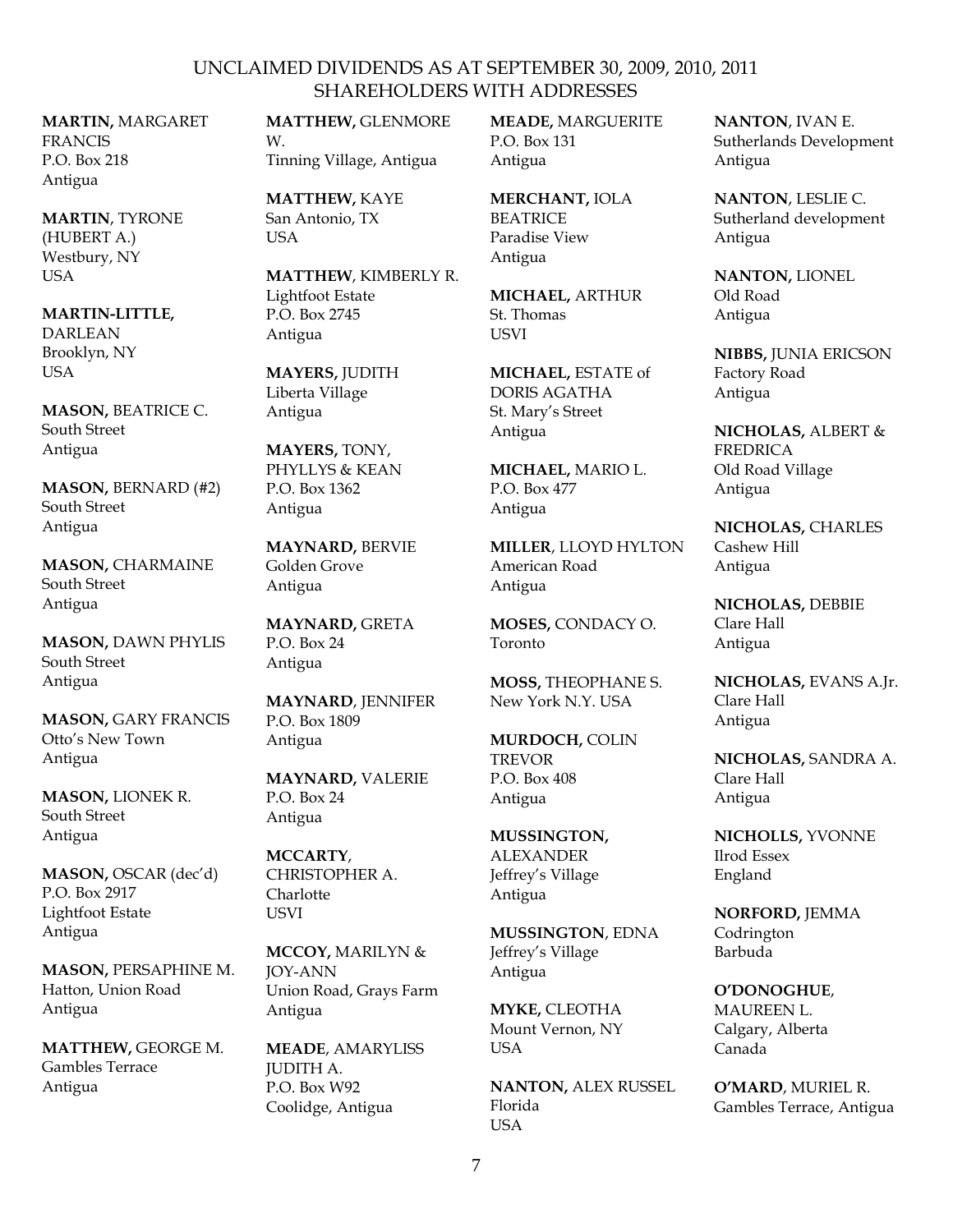**O'NEAL,** PATRICSON H. Bronx, NY **USA** 

**GUMBS,** ORVIL & **AARON,** JOSHUA Crabbe Hill Antigua

**PARKER,** FITZROY Bendals Village Antigua

**VANTERPOOL,** PATRICK & **HODGE,** EMMA Half Way Tree St. Kitts

**PAUL,** JAMES & C.M.G & V.V Custom House, Newham London England

**PAUL,** JAMES A., A.D.L., 56 Wager Street, BOW London, England

**PAYNE,** ALICE MARY (dec'd) P.O. Box 194 Antigua

**PAYNE,** JOSEPH E. Bolans Antigua

**PERRY,** CARLE & R. PETERSON Bendals road Antigua

**PERRY**, WILLIAM JILE I. New Jersey USA

**PETERS**, ALPHONSO Seven Kings, Ilford England

**PETERS**, ENA Palm Bay, FL **USA** 

**PETERSON,** LEVI & REGINALD Bendals Road Antigua

**PHILIP,** GLENROY K. Pares Village Antigua

**PHILLIP**, AVONELLA V. & MALCOLM P.O. Box 1031 Antigua

**PHILLIP**, DERRICK K. Otto's Newtown Antigua

**PHILLIP**, KEITHROY P.O. Box 2359 American Road Antigua

**PIGOTT**, ANDRE **LLEWELLYN** P.O. Box 521 Antigua

**PIGOTT**, DAVID C.A. P.O. Box 271 Antigua

**PIGOTT,** YORIE & MICHAEL P. Fitches Creek P.O. Box 271 Antigua

**PILGRIM**, NIGEL E. P.O. Box 374 Antigua

**PONDE**, DANIEL & PATRICK Jeffrey's Village Antigua

**POTTER,** CRAIG Paradise View Antigua

**PROCTOR,** CORDELLA Grays Hill Antigua

**PROCTOR,** EMILE Grays Hill Antigua

**PUGH**, DUVIE A. & DUCIE  $L = L$ Kenner, LA **USA** 

**PUGH**, DUVIE A. & SUE Kenner, LA USA

**RAEBURN,** ALEXANDER St. Clair Estate Antigua

**RAEBURN**, RITA CLARE St. Clair Estate Antigua

**RALPH**, AISHA Upper Gambles Antigua

**RAMSEY,** JEROME L. Willikies Antigua

**GRANT,** RAWLSON & **NICHOLAS,** LATOYA All Saints Village Antigua

**REUBEL**, JEROME Atlanta, Georgia USA

**REUBEL,** JOAN C. Villa Area Antigua

**REYNOLDS,** CHARLES E.M & ELRICK C. All Saints Village Antigua

**RICHARDS,** COURTNAY Lynden Hurst, NY **USA** 

**RICHARDS,** DAVID Jr. Miami Beach **USA** 

**RICHARDS,** ELESE Lynden Hurst, NY USA

**RICHARDS,** JOY B. NY, USA

**RICHARDS,** LISA NY, USA

**RICHARDS,** MONA C. Cashew Hill Antigua

**RICHARDS,** ROBERT C/o JUNE HEWLING Houston TX.

**RICHARDS,** ROMA C. NY, USA

**RICHARDS,** TYRONE A. & YOLAN ALPHONSO Christian Street, Grays Hill Antigua

**RICHARDS**, TYRONE A. Christian Street, Grays Hill Antigua

**RICHARDSON,** ESTATE of PETER Greenbay Hill P.O. Box 479 Antigua

**RICHARDSON**, FRANCIS Cassada Gardens P.O. Box 986 Antigua

**RICHARDSON,** GLENTIS E. & BEATRICE E. Potters Village, Antigua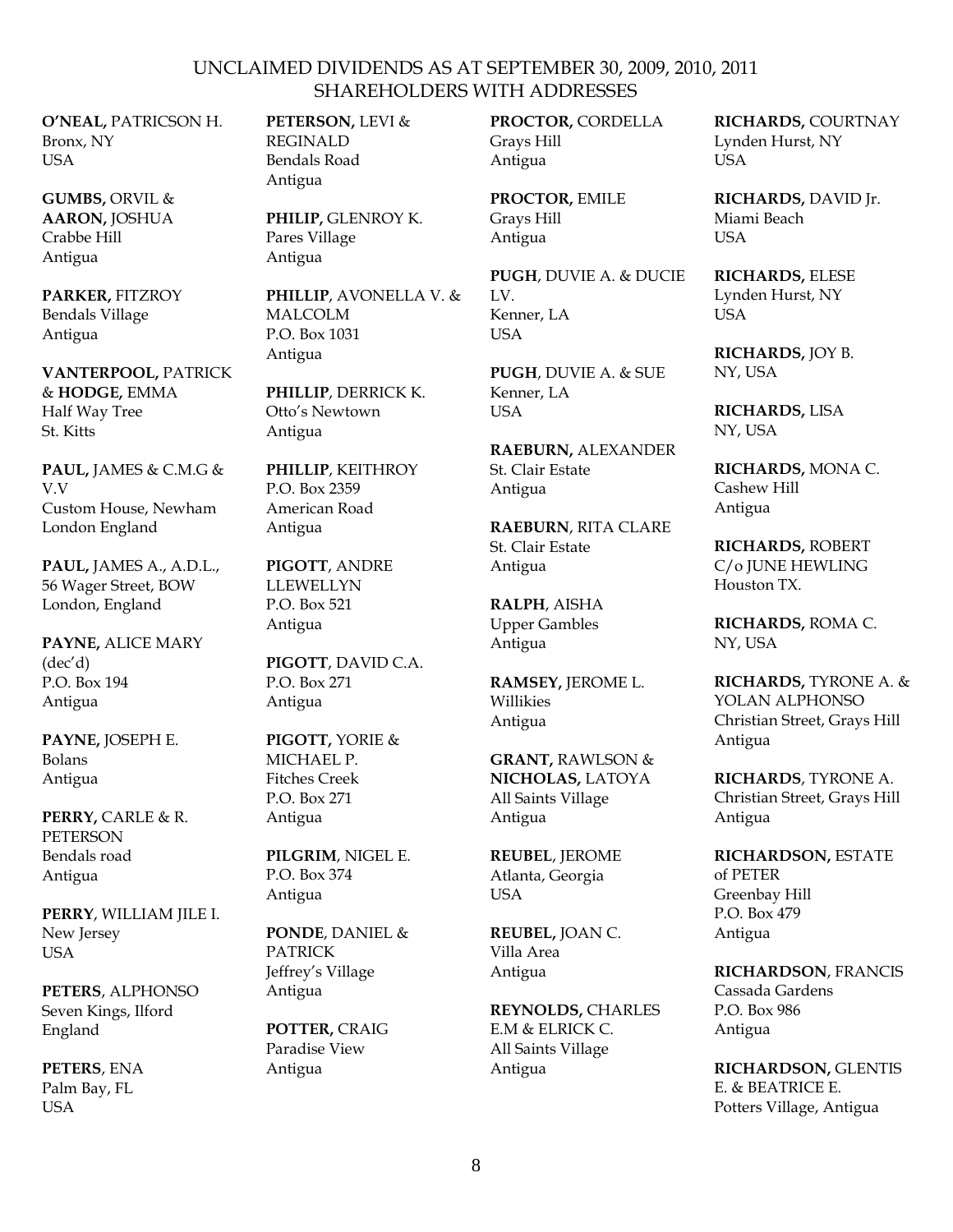**RILEY**, IROSE ELAINE (dec'd) Plymouth Montserrat

**ROBERTS,** BERNADETTE P.O. Box 1031 Antigua

**ROBERTS,** FITZGERALD Wesley Chapel, FL USA

**ROBERTS,** GENERLY Los Angeles California, USA

**ROBERTS,** JUNIOR & CLEMENT Bronx, NY USA

**ROBERTS,** LEROY Los Angeles, CA USA

**ROBERTS,** SAMUEL Abbey Rise Estate Leicester, UK

**ROBERTS,** SHANE Parham Town Antigua

**ROBINS**, THOMAS A. C/o MRS. A. LUKE Pigotts Village, Antigua

**ROBINSON,** MAUREEN Madison Avenue N.Y., USA

**ROBINSON,** VANESSA A. C/o JOSEPH ROBINSON New Winthorpes Village Antigua

**RODGERS,** COLETTA A. P.O. Box 15 Antigua

**RODGERS,** YORIE OLIVIA P.O. Box 271 Antigua

**ROLLINS,** SIDRA A.S.B Gambles Antigua

**ROMEO,** DONNA B. Bronx, NY USA

**ROSFELD,** JOANNE M. P.O. Box 99 Andy Hill Anguilla

**ROYER,** ONIKA Orlando, FL USA

**RYAN,** JASON Bennet Street Antigua

**SALMON,** HUBERT W. & **SANDRA** Grays Farm Antigua

**SAMPSON,** AJANAH & **AJANIQUE** P.O. Box 884 Antigua

**SAMPSON**, ANTHONY B. P.O. Box 862 Antigua **SAMPSON**, ANTHONY B  $(Sr.)$ Browne's Ave., P.O. Box 862 Antigua

**SAMUEL,** ANDREA D. Radio Range Antigua

**SAMUEL,** CLARA E. P.O. Box 978 Antigua

**SAMUEL,** CLIFFORD American Road P.O. Box 1010 Antigua

**SAMUEL,** CLIFFORD A & FLOYDE M. P.O. Box 1010 Antigua

**SAMUEL,** CLIFFORD A & **WENDY** P.O. Box 1010 Antigua

**SAMUEL,** EDWARD B. St. Croix USVI

**SAMUEL,** THE ESTATE of **WRENFORD** Gambles Terrace Antigua

**SAMUEL,** FERNELLA Wireless Road Antigua

**SAMUEL,** STEVEN American Road P.O. Box 1010 Antigua

**SAMUELS,** CHERYL D. Bronx NY USA

**SAMUELS**, CLEM Michaels Village Antigua

**SANTOS,** BERYL T.M. Christianstead St. Croix

**SAUNDERS,** BASIL & OLIVE Fort Road Antigua

**SAWYER,** BRIAN AFRON Colchester, Essex England

**SCHIEVROY GEORGE & R. PETERSON** P.O. Box 45 All Saints, Antigua

**SCHWARTZ,** FRANK C.O. P.O. Box 1344 Antigua

**SCHWARTZ,** HAROLD ELLIS P.O. Box 84

Antigua

**SCHWARTZ,** VILMA P.O. Box 84

Antigua

**SCOTLAND,** NIGEL P.O. Box 2660 Coolidge Antigua

**SELKRIDGE,** TERRENCE Bronx, NY USA

**SELWOOD,** ELOISE A. Ottos New Town Antigua

**SETH,** CHARLES JOSEPH Bethesda Village Antigua

**SHAW,** TYRONE Christiansted St. Croix

**SHOUL,** JEAN PIERRE Crosbies Antigua

**SIMON,** ADA Emanuel Village Antigua

**SIMON,** EREEN North Carolina USA

**SIMON,** OMAR American Road Antigua

**SIMON,** RUSS E.M Fort Road P.O. Box 331, Antigua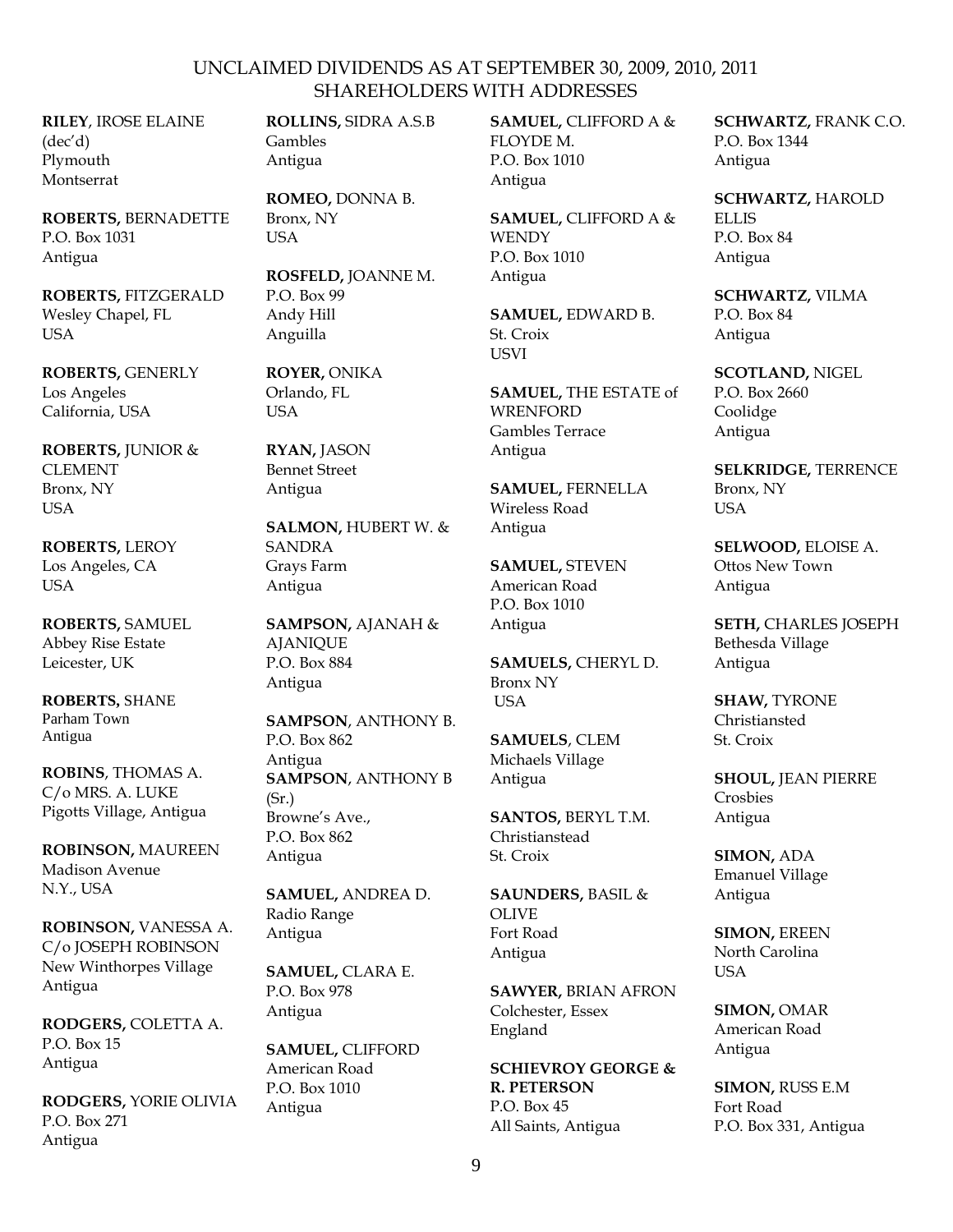**SIMON,** SEAN Bolans Antigua

**SIMPSON,** PATMORE Freeman's Village Antigua

**SMITH,** CHARLES (Jr.) Queens, Long Island, NY USA

**SMITH,** FERNELLA New York **USA** 

**SMITHEN,** MICHAEL Sea View Farm Antigua

**SPENCER**, DAVID E.M Mango Florida USA

**SPENCER,** FRANCES E.V Mango Florida USA

**SPENCER**, IOLA St. Johnston's Village P.O. Box 285 Antigua

**SPENCER,** MARCIA Upper Gambles P.O. Box 245 Antigua

**SPENCER,** MARIELLA P.O. Box 285 Antigua

**STERLING,** ESTATE of GEORGE MONTIQUE Freeman's Village Antigua

**STEVENS,** CHARLOTTE & VANESSA LOOBY Cookshill Antigua

**STEVENS,** RAYMOND Upper Gambles Antigua

**SYLVAN Jr.,** DAVID McKinnon's P.O. Box 1457 Antigua

**SYLVAN,** DAVID, CAROLYN & SHOMARI McKinnons P.O. Box 1457 Antigua

**SYLVAN,** RODEMARY & DAVID Grays Farm Antigua

**TEAGUE**, ESTATE of EDGAR C/o Joseph Teague St. Johnston's Village Antigua

**TEAGUE,** CHRISTINA E. Shirley Road ST. Johnstons Village Antigua

**TERRY,** JOSE ANITA Mount Vernon NY, USA

**TERRY,** LEROY E.J. Calgary, Alberta Canada

**TERRY,** MICHAEL & **SHELTON** Queens, New York **USA** 

**TERRY,** RICKY St. John's Street Antigua

**THEODORE,** DAWN P. Cedar Grove Antigua

**THIBOU,** RONALD & **SAROJANI** P.O. Box 886 Antigua

**THIBOU,** RONALD & SUNITA P.O. Box 886 Antigua

**THIBOU,** SAMUEL PERCIVAL Thames Street Antigua

**THOMAS**, AVONDALE R.S. P.O. Box 1102 Antigua

**THOMAS**, DENNIS E. P.O. Box 1102 Antigua

**THOMAS**, DIANTHA New Jersey USA

**THOMAS,** GENEVIEVE Old Road Village Antigua

**THOMAS,** MORIEL A. A. Pigotts Village Antigua

**THOMAS,** WENTWORTH Gretna LA USA

**THORNHILL,** NORTON B. P.O. Box 465 Antigua

**TOMLINSON,** YVETTE D. Fitches Creek P.O. Box 1135 Antigua

**TREVOR & ROCHELLE KNIGHT; AMBROZINE BENJAMIN** Tindale Road Antigua

**HAMILTON,** TRYPHENA & **EMMANUEL,** ICKFORD Bethesda Antigua

**TULLY,** FAVELL AUSTIN Rosedale, NY USA

**TULLY**, KENDRICK (dec'd) South Ozone Park NY, USA

**TULLY,** NATALIE A. South Ozone Park, NY, USA

**TULLY,** YOLETTE INGRID South Ozone Park, NY USA

**TYSON**, JOHN R. Christiansted St. Croix USVI

**UKONU,** JOSEPH P.O. Box 301049 Houston, Texas

**UNDERWOOD,** ELVEDA Bethesda Village Antigua

**UNDERWOOD,** JOAN H. P.O. Box 462 Antigua

**VANNOY,** IRVING & LINDA North Carolina USA

**WALKER,** AUDREY D. Brooklyn, NY USA

**WALKER,** CECIL Brooklyn, NY USA

**WALKER,** KAREN D. P.O. Box 833 Antigua